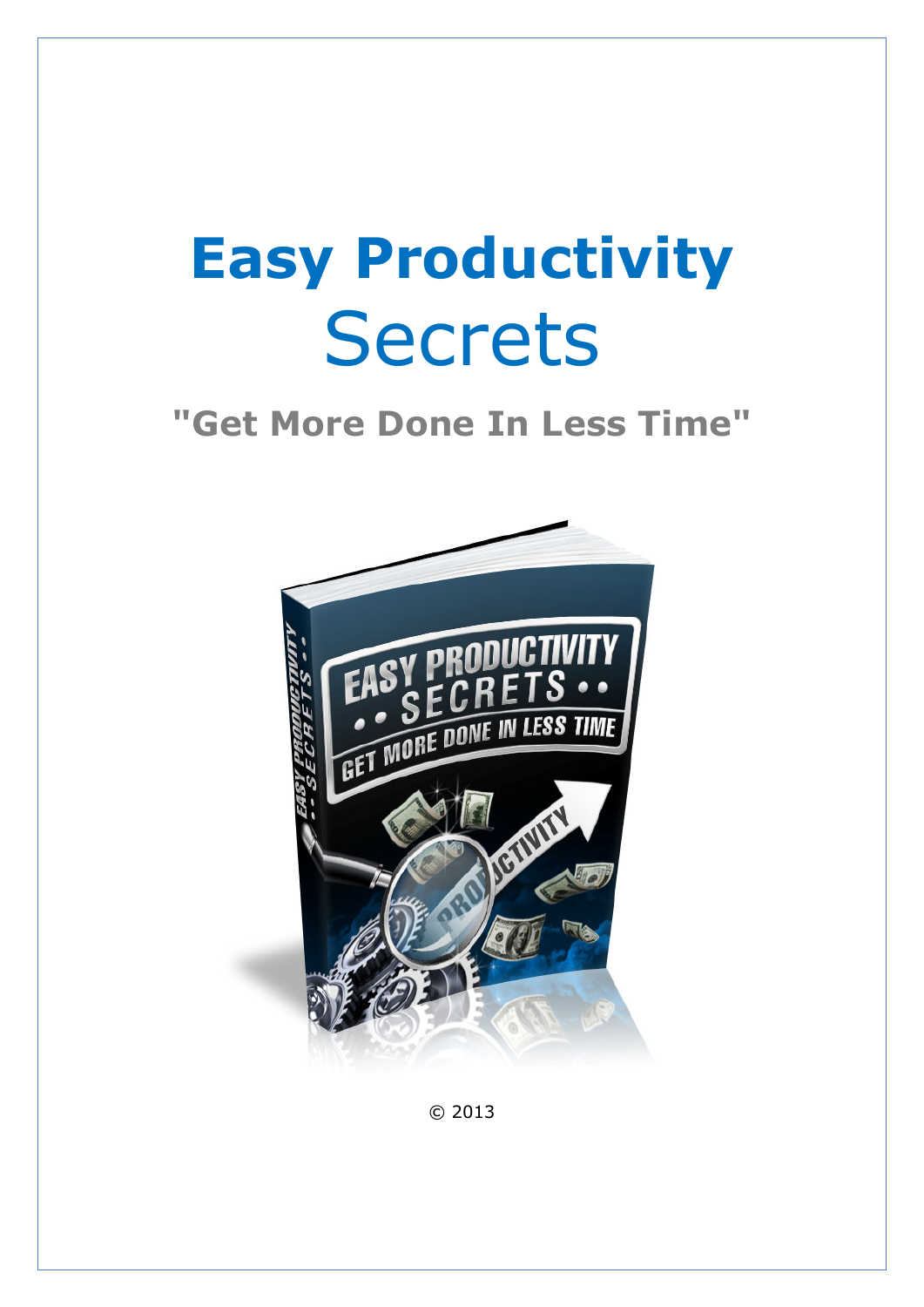This is NOT a free eBook. You do NOT have the right either to sell this e- book or to give it away for free. This eBook is for your own use. You cannot sell or share the content herein.

#### DISCLAIMER AND/OR LEGAL NOTICES:

The information presented in this E-Book represents the views of the publisher as of the date of publication. The publisher reserves the rights to alter and update their opinions based on new conditions. This E-Book is for informational purposes only. The author and the publisher do not accept any responsibilities for any liabilities resulting from the use of this information. While every attempt has been made to verify the information provided here, the author and the publisher cannot assume any responsibility for errors, inaccuracies or omissions. Any similarities with people or facts are unintentional. No part of this E-Book may be reproduced or transmitted in any form, electronic, or mechanical, including photocopying, recording, or by any informational storage or retrieval system without expressed written, dated and signed permission from the publisher.

Pursuant to the Federal Trade Commission Guidelines:

#### MATERIAL CONNECTION DISCLOSURE:

The publisher of this book may be or does have an affiliate relationship and/or another material connection to the providers of goods and services mentioned in this book and may be compensated when you purchase from any of the links contained herein.

You should always perform due diligence before buying goods or services from anyone via the Internet or "off-line".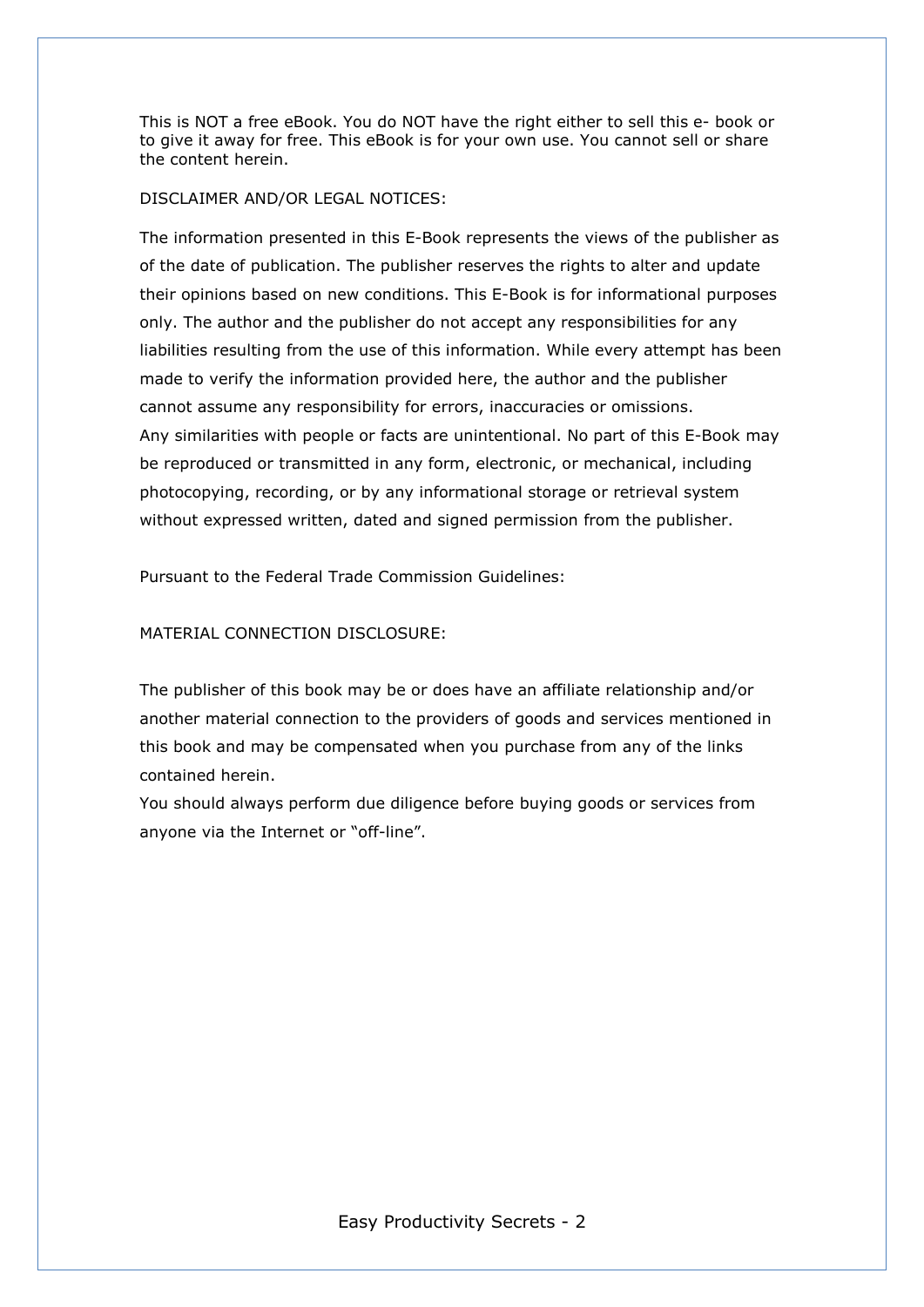## **TABLE OF CONTENTS**

| <b>2 WHY MOST PEOPLE STRUGGLE TO STAY</b>         | 5 |
|---------------------------------------------------|---|
|                                                   |   |
| FINDING THE MOTIVATIONAL SPARK  6                 |   |
| <b>3 SETTING UP YOUR PERFECT WORK ENVIRONMENT</b> |   |
|                                                   |   |
| ERGONOMIC DESK, KEYBOARD AND CHAIR  8             |   |
|                                                   |   |
|                                                   |   |
|                                                   |   |
|                                                   |   |
|                                                   |   |
|                                                   |   |
|                                                   |   |
|                                                   |   |
|                                                   |   |
|                                                   |   |
|                                                   |   |
|                                                   |   |
| LEAVE EMAIL AND SOCIAL MEDIA ALONE  15            |   |
|                                                   |   |
|                                                   |   |
|                                                   |   |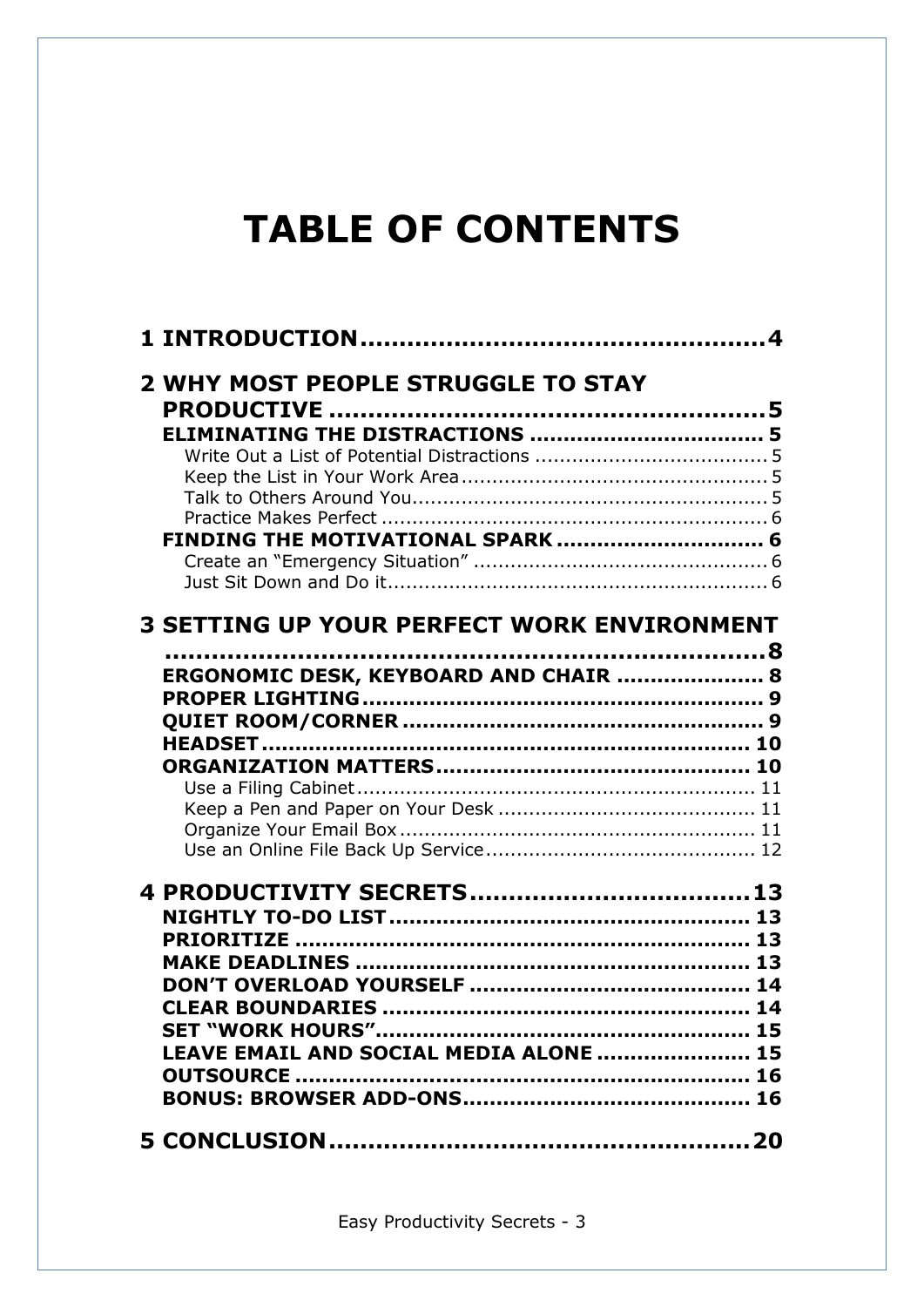## **1 INTRODUCTION**

Are you one of the millions of people wishing they could get just a few more hours in the day? If you had an extra hour every day, what would you do with it? Sleep? Spend it with family and friends? Invest it back into your business? Use it on a hobby? Whatever the answer may be, the aim of this book is to help you create an hour (or more) of free time for you to use as you wish, by creating a more productive lifestyle.

Working from home is serious business and it takes a level of dedication most people who work outside the home wouldn't be able to handle. It also comes with its own set of problems—and that's why we've written this book to help you. While we can't stop your friends and family from calling or stopping by during your work hours, we can help you set yourself up for success.

In this book, we'll cover why most people struggle to stay productive, how to setup the perfect home office atmosphere, even if you don't have a spare room in your home; and then we'll share our favorite productivity tips to help you make the most the of the time you do have available to work.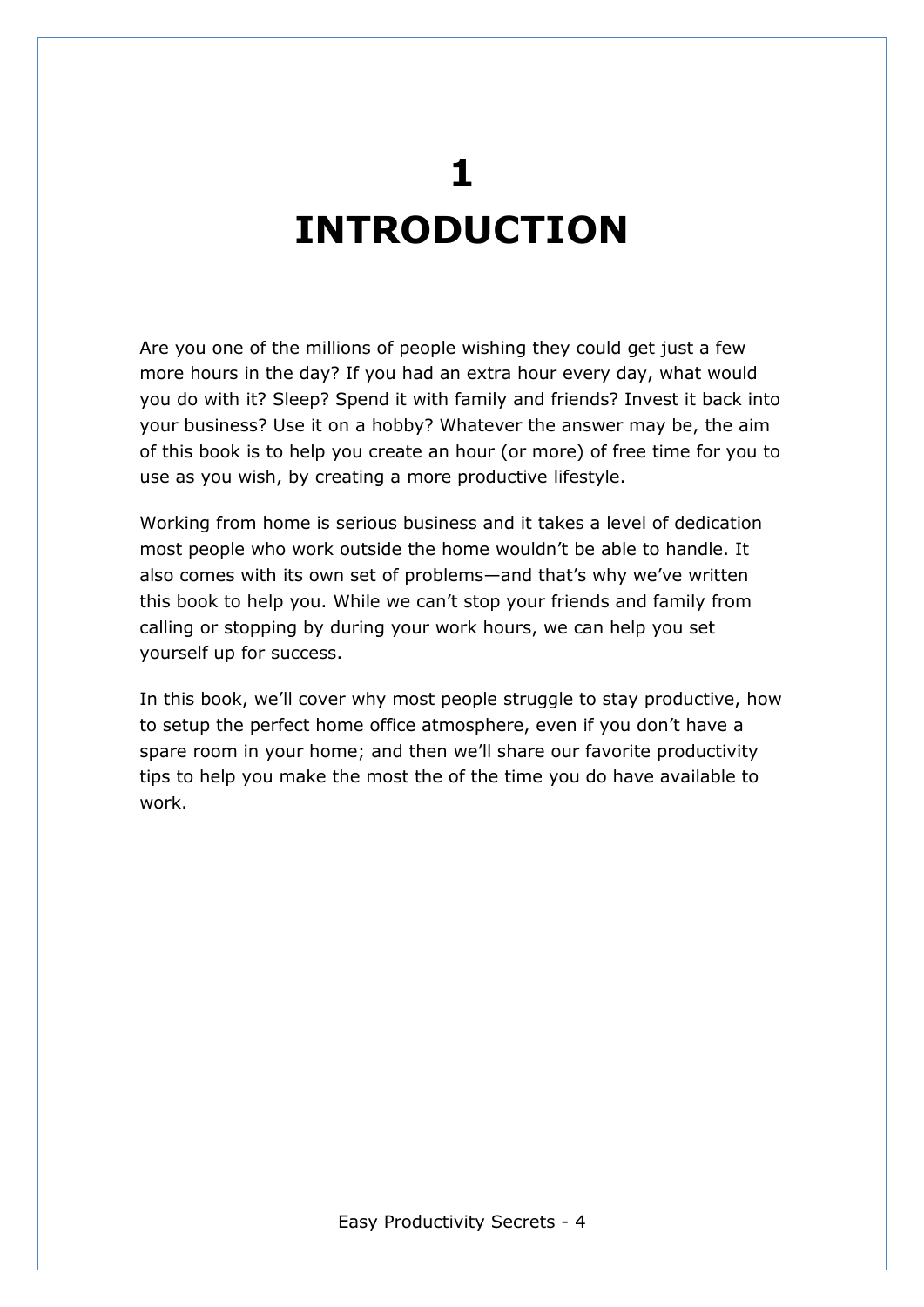**2** 

## **WHY MOST PEOPLE STRUGGLE TO STAY PRODUCTIVE**

There are two big reasons why people struggle to stay productive: distractions and lack of motivation.

## **ELIMINATING THE DISTRACTIONS**

This is certainly easier said than done, especially if you're a work-at-home parent. After all, the point of working at home is to be available for your family when they need you, right?

#### **WRITE OUT A LIST OF POTENTIAL DISTRACTIONS**

Sit down and write out an honest list of things that distract you while you work. For most of us, this list could include things such as: email, social media, texts, phone calls, instant messages, and the kids.

#### **KEEP THE LIST IN YOUR WORK AREA**

Keeping this list somewhere in your work area will help you recognize the distractions before they become a problem. For example, close your email box and only check it at predetermined times during the day. Sign out of all instant messengers. Turn the phone on silent. Make sure the children are occupied for a little while. Taking these steps means you are consciously making the effort to remove the distractions and focus.

#### **TALK TO OTHERS AROUND YOU**

When your friends and family members learn to respect your work time, this makes things a lot easier for you. Talk to your spouse and children (if they're old enough to understand) about the time you've dedicated to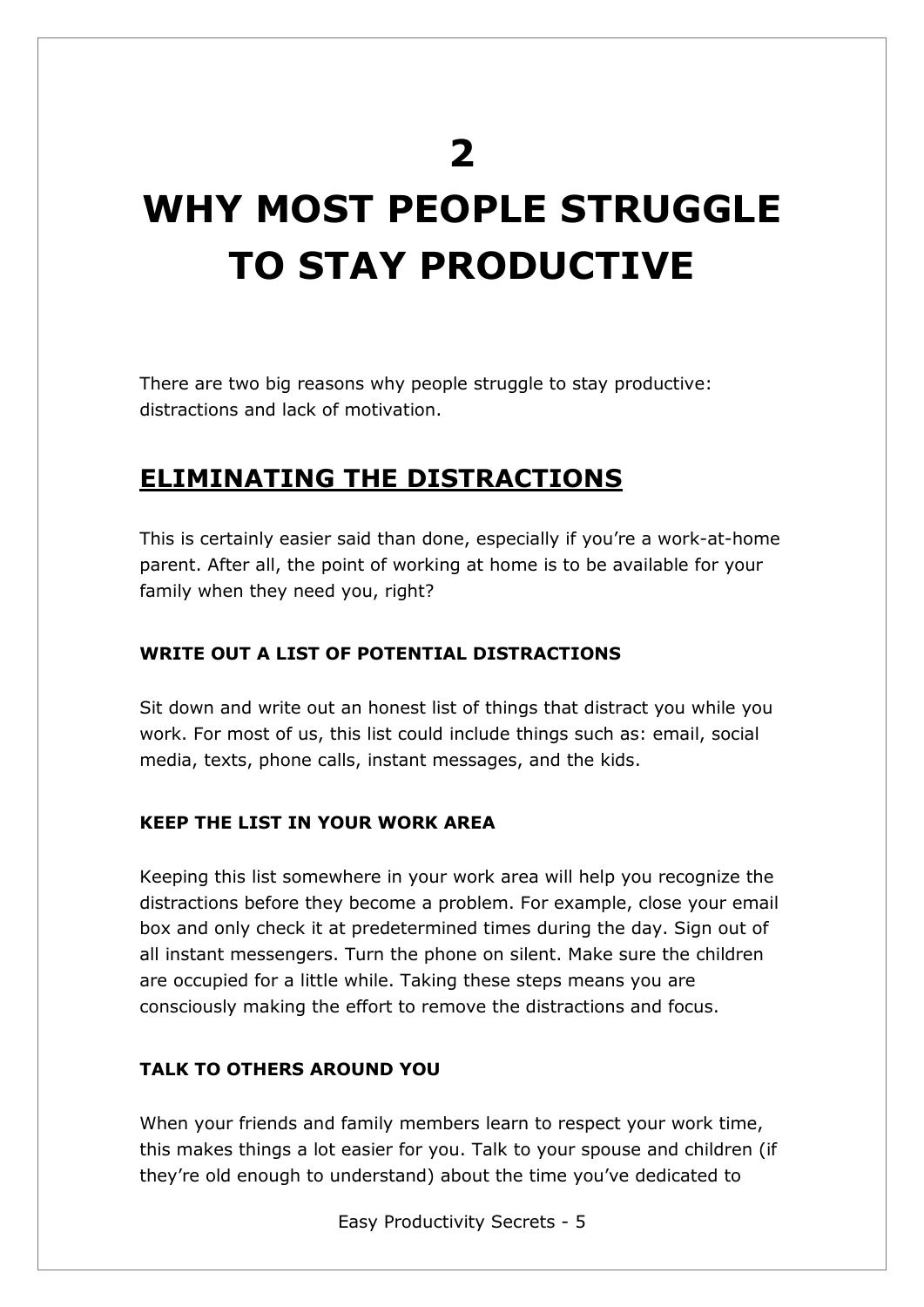work your hours. It is best if the people in your life can treat your workat-home job as if you did not set your own hours. They need to see it as a traditional job with set hours, during which they leave you alone. They wouldn't call you at the office 15 times in three hours if they knew your boss was around, would they? Give the people in your home some sort of signal when you're working, so they know to leave you alone unless it is an emergency. For instance, if you have office, keep the door closed when you're working. The closed door is the sign your family needs to leave you alone.

#### **PRACTICE MAKES PERFECT**

Being productive is a skill. Any skill you obtain will require practice and repetition to fine tune and perfect. Even the most productive people will become distracted from time to time. If you find yourself becoming distracted, take a few minutes to center yourself and refocus yourself on your commitment to your client, and your business. Then, get back to work. Eventually, it will become easier for you to re-center and focus each time you get distracted, which in turn makes it easier to stay focused.

## **FINDING THE MOTIVATIONAL SPARK**

No matter how much you will it done, the work you have to do isn't going to do itself. Finding your motivation will be easier on some days than others, but the key is to make sure you can get to that motivation when you need it the most.

#### **CREATE AN "EMERGENCY SITUATION"**

When you create an emergency because you know the project is on the last hours before its due, you're going to get more done in those last few hours than you did in the days before. If you can fake yourself out into an emergency situation, you'll get more done than if you tell yourself you have a few days and it can wait.

#### **JUST SIT DOWN AND DO IT**

No more excuses. Sit down at your work area, and do what needs to be done. Once you finally bite the bullet and get over whatever it is that was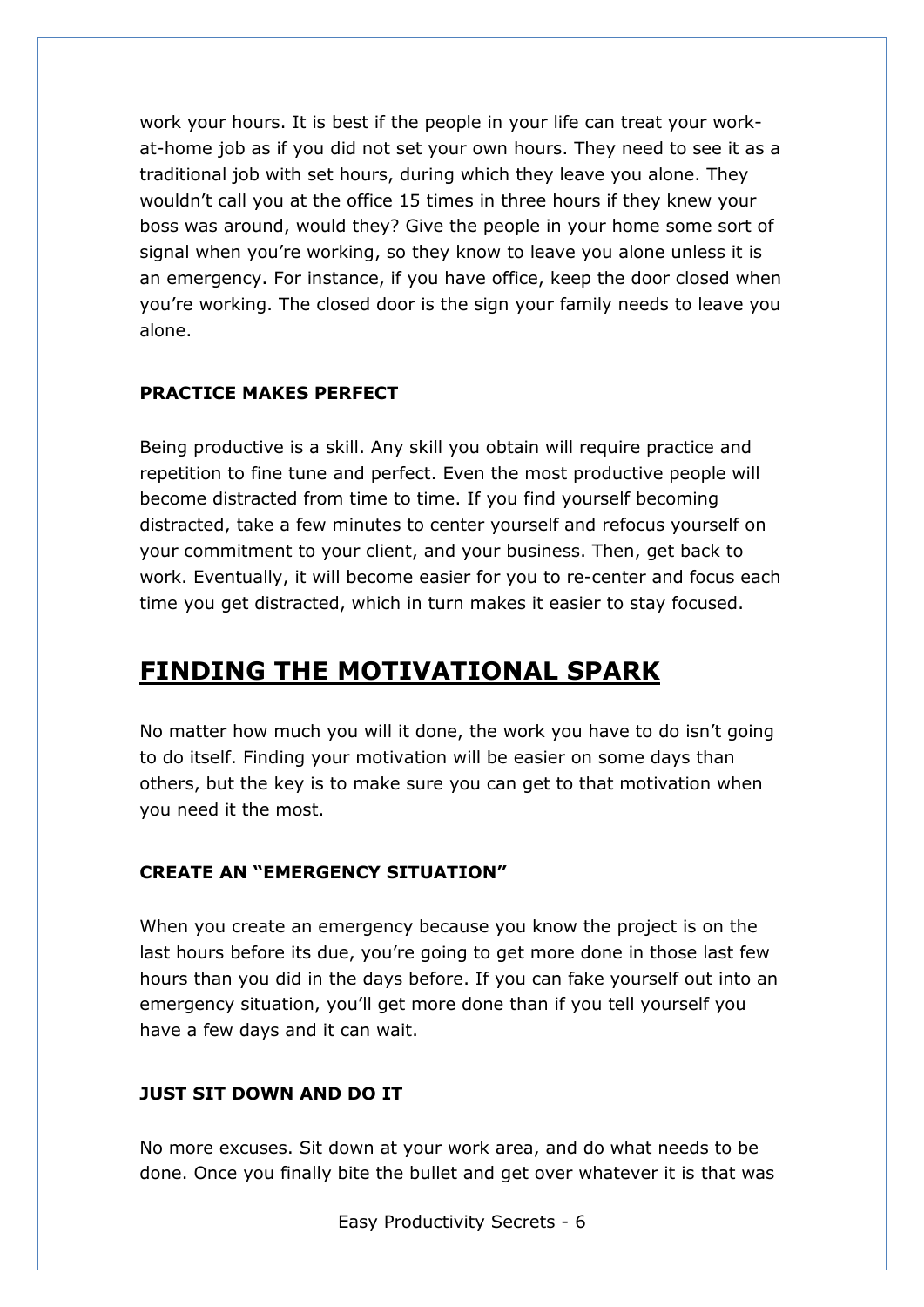stopping you from starting the project in the first place, you will find it easier to get more done than you thought.

If you still find yourself having trouble, think about the reasons why you love this project. Even if it's the most boring project in the world and you loathe it, it has to be done, and there's something that will make you love it—even if it's what you can do when it's done. And, when it gets finished, you'll be able to cross it off your to-do list, and move onto something you enjoy more. Plus, when the project is complete, that's money in the bank. Money you need to pay your bills. If the idea of getting the payment *still*  doesn't motivate you—think about what life would be like if you were in the corporate would, and what your boss would say if you were like this at your traditional job. Most of the time, the motivation to work will come at the very least, out of the desire *not* to go back to the traditional clock job.

Now that you know what hinders your productivity and what you can do about it, let's move onto building the ideal work environment, to help keep you as productive as possible.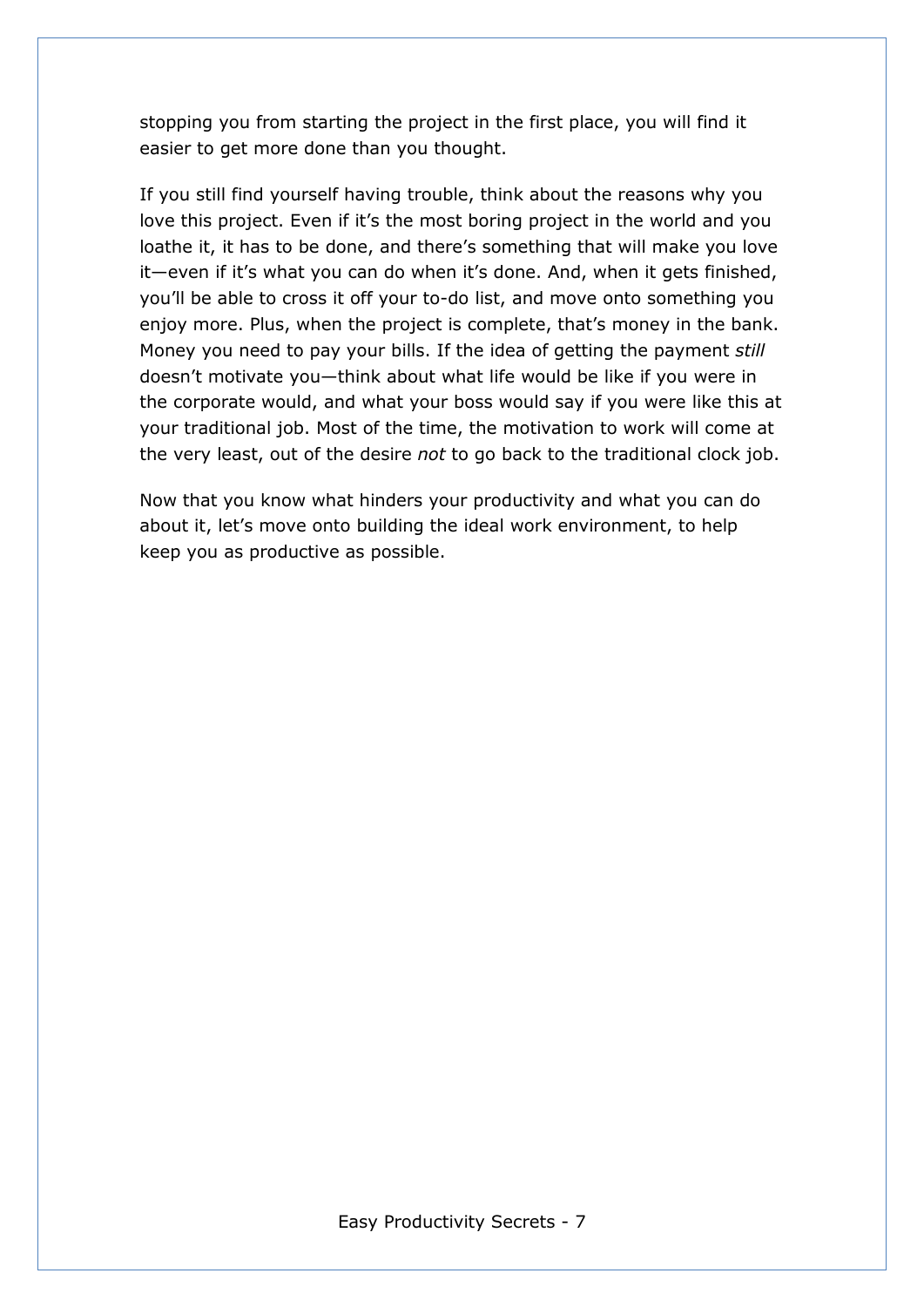**3** 

## **SETTING UP YOUR PERFECT WORK ENVIRONMENT**

It does not matter how motivated and focused you are, if you don't have the tools you need, and the right environment to do your work in. That's why we're going to show you how to set up the perfect work environment. Though you may find your perfect environment to vary slightly, make adjustments that work for you until you feel your work environment is perfect.

## **ERGONOMIC DESK, KEYBOARD AND CHAIR**

If your work-at-home job means you'll be spending a lot of time on the computer, then you're definitely going to need an ergonomic desk, keyboard, and chair. If you plan on spending hours on end in your office, then you may as well do it in comfort. When you are comfortable, then you will be more productive.

If you not comfortable in your chair, you'll spend time (which though only minutes at a time, could add to hours) attempting to find the perfect position that doesn't cause your back to hurt after a while.

Typing, whether people realize it or not, is hard on the hands and wrists. When you don't use the proper posture, which is easy to forget, you run the risk of creating repetitive motion injuries, causing pain in the fingers, hands, and wrists. Let this go for too long, and you could end up with Carpal Tunnel Syndrome, something that in most cases requires surgery. If you don't like the design of the ergonomic keyboards (they can take a while to get used to) then you should at least consider a wrist pad to use at the keyboard and mouse. Many mouse pads come with gel rests attached to them.

Your desk should allow for your chair to be at the proper height, and for your monitor to be at the proper distance from your face. If your desk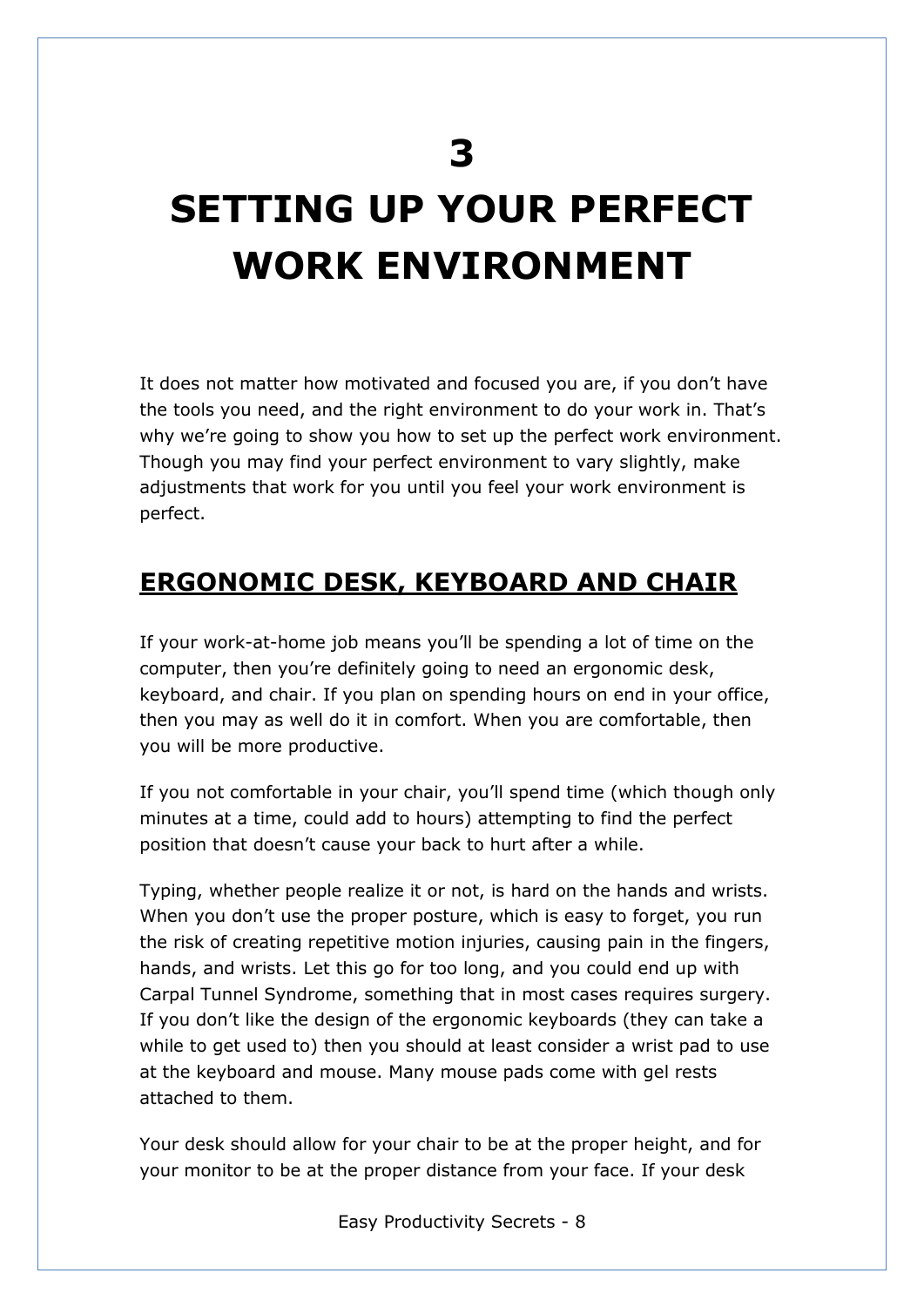doesn't have enough room to properly address this, you'll find yourself in an awkward position, which will lead to pain.

Designing your office with ergonomics in mind isn't always the most cost effective option, especially if you're just starting out. If you must cut corners to save money, get the bare minimum to get yourself started, and upgrade everything one piece at a time, until your work area is as comfortable as you can possibly make it.

## **PROPER LIGHTING**

Proper lighting is key to your productivity because if you work in an area that is too dark, you will strain your eyes. Straining your eyes leads to headaches and feeling tired. If you're working in an environment that is too dark, you'll see it in your mood, because you'll feel tired.

The best situation is one that uses a combination of natural light and artificial light. Natural light will help improve your mood, and it can also help you save on your energy bills.

If possible, set up your home office in a room or area of your home where a lot of natural light comes through the majority of the day, and lean on artificial light as a secondary option, for when you must work at night, or it is cloudy outside.

Choose a brightness that enhances your mood. Too bright, and you'll hate it. If it's so dark you can't see, then you need to go for something a bit brighter. Compact fluorescent light bulbs produce a nice white light at a fraction of the wattage of traditional light bulbs.

It's a good idea to have an overhead light, but if this is not possible for your setup, at least have a lamp either on your desk for dedicated task work, or a corner lamp near your desk. Do not rely solely on the light from your monitor to help you see if you work at night, as this will cause eyestrain.

## **QUIET ROOM/CORNER**

In the ideal home office scenario, you have a spare room you can dedicate to your home office. However, the reality of your situation may be that you only have a small amount of space in another room of your home to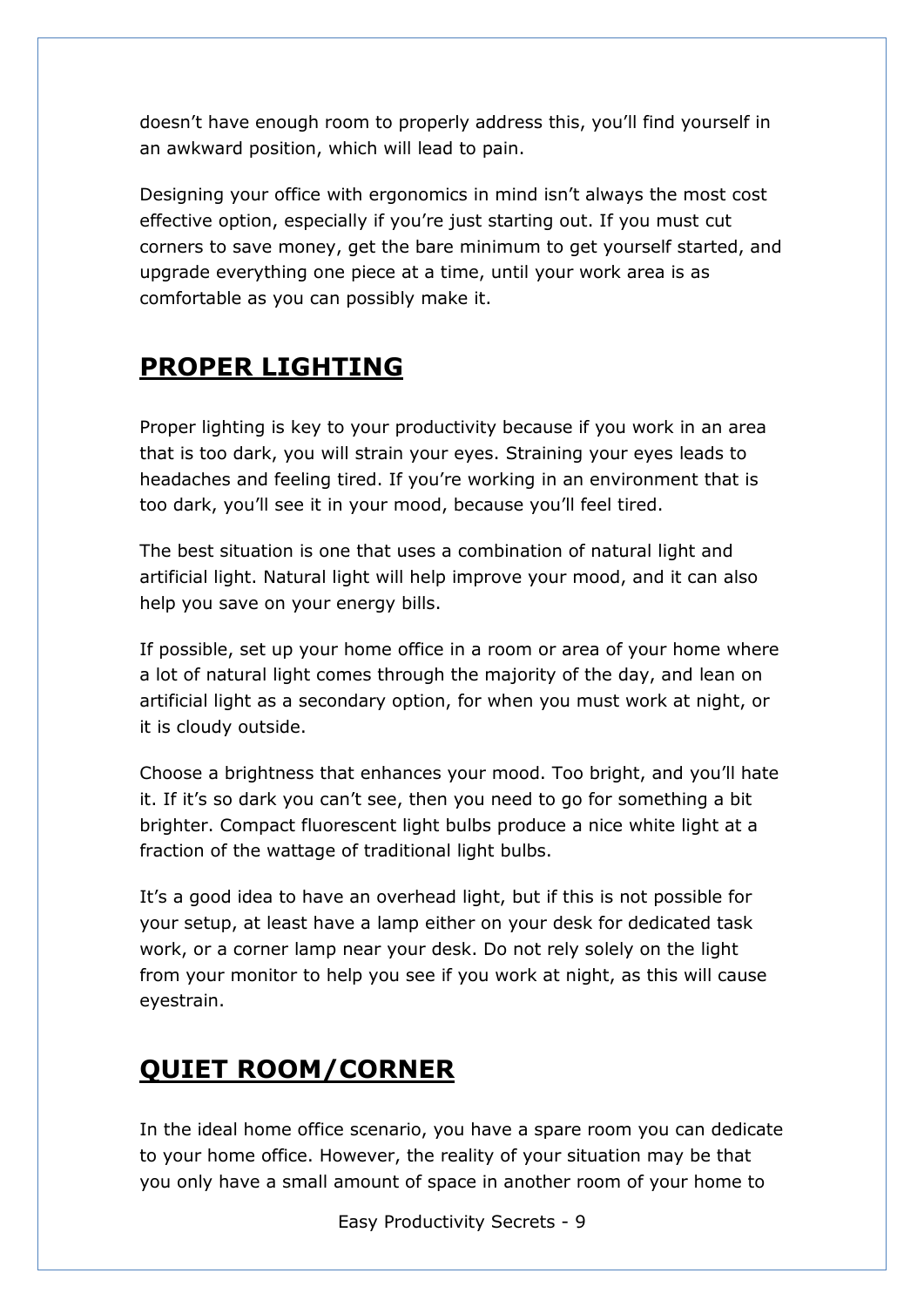dedicate to your home office. While a corner of a room means you won't be able to take the Home Office Tax deduction, it is certainly better than working out of a cubicle in a corporate office, isn't it?

Wherever you setup your office, try to make it in the quietest part of your home. When the environment around you is quiet, you will be able to focus more on the task at hand.

If you have to work while watching the children, the corner may have to be in your living room, so you can see all the activity, and of course it won't be as quiet as you'd like, but there is a solution for that as well.

### **HEADSET**

If you need to be able to block out noise from the surrounding room, then a headset is an absolute lifesaver. You can turn on white noise from SimplyNoise.com, or music of your choice to block out the noisy distractions. If you have small children around, opt for using the headphones on one side, so you can still hear what you need to.

If you have older children, tell them that when you headset is on, you're working and should not be bothered unless it is an emergency. This is the signal you need, similar to keeping the office door shut when you're busy, to let those around you know you mean business.

Plus, if you have regular calls with clients, you can use the headset and a service like Skype to make the calls you need from your computer—saving on your long distance bill. If you're not much of a typist, you can also use the microphone on the headset for dictation purposes, using a program to type as you talk.

## **ORGANIZATION MATTERS**

Being organized will also help keep you productive. When everything has a place, and every place has a thing, you will be far more productive, because you know where everything is when you need it, and won't have to waste valuable time looking for something.

How you organize your home office is up to you. An organizational system that works for one person may or may not work for another. The simple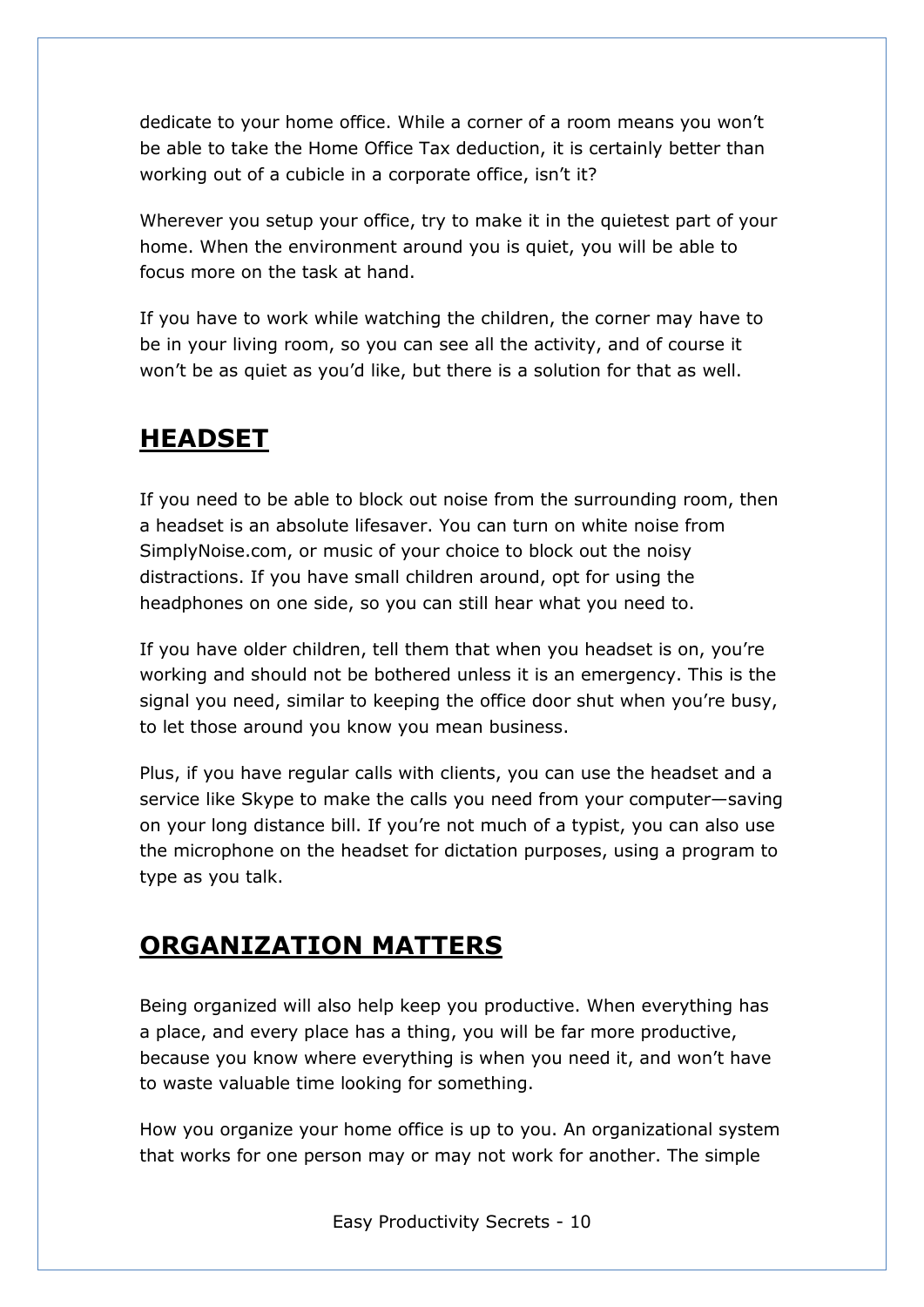fact is that we could write another book just on home office organization, so here are a few tips to help send you in the right direction:

#### **USE A FILING CABINET**

If most your business is conducted online, you don't necessarily need paper copies of everything, so there's no need to create a folder for each of your clients. However, you should create a folder for contracts, so you have a paper copy to refer to just in case an issue arises. Always save your bills, receipts, business cards from contacts, etc. Filing everything will make it easier to find when you need it. If you don't think you'll need it, save it anyway, in a miscellaneous file. Clean that miscellaneous file out once a month, and file everything in it accordingly. You'll treasure your filing system when it is time to file taxes!

#### **KEEP A PEN AND PAPER ON YOUR DESK**

As digital as we all are inclined to be, it is always a good idea to have a pen and paper close by to jot notes down on as needed. This is especially helpful if you have a meeting with a client, and need to take notes on what was discussed. You can type them up and organize them later if it helps you. If so, it's a good idea to email them to your client to make sure everything is clear and the two of you are on the same page.

#### **ORGANIZE YOUR EMAIL BOX**

It's easy to get flooded with email. The more people you work with, and the more newsletters you sign up for, you'll drown in no time. If you use Gmail, you can label everything accordingly, and even set up filters to automatically label emails with your client's name. For instance, if your client's name is Jane Doe, you can create an email filter so that all emails from JaneDoe@email.com will be labeled Jane. Then, you can read and archive the message, so that later if you ever need to find it, just look at the Jane label. Emails can have multiple labels, if you'd like.

While it may take a considerable amount of time to setup the initial label structure and filters, you'll save yourself so much more time later, because you'll be able to find things easier. You can even use filters to automatically move junk, so you don't have to waste time reading things that aren't valuable to you.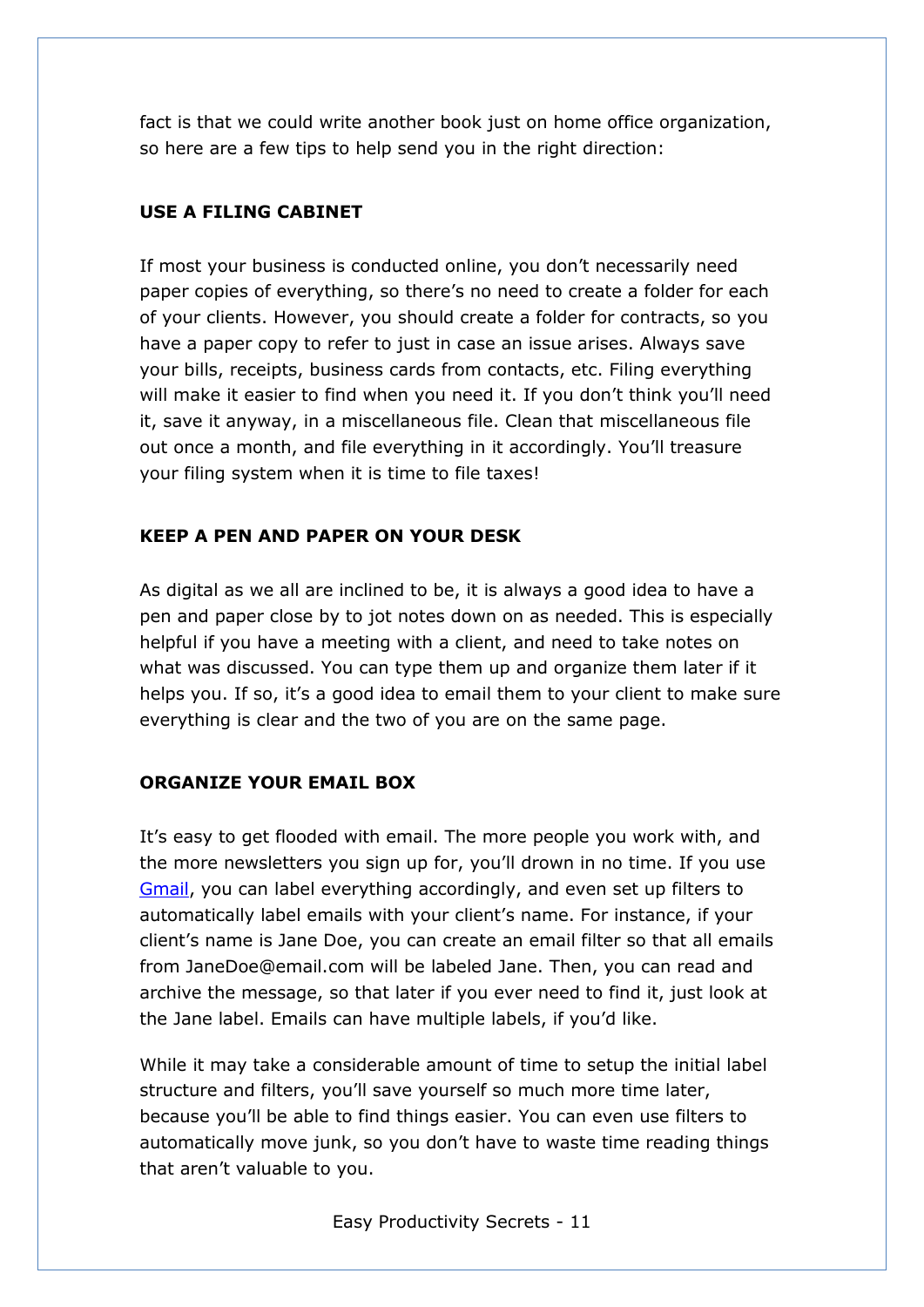#### **USE AN ONLINE FILE BACK UP SERVICE**

Computer crashes happen all the time. Even if your hard drive is salvageable, you never know when a virus may render your main computer useless for a while. Having an online back up means you can access your client files and other important information whenever you need to, from any computer you need to.

Some options include:

- Amazon Cloud
- DropBox
- Google Drive
- Carbonite

All of these platforms allow for data access from your computer or smartphone, so it's also an excellent way to back up your phone data.

Now that we've covered the basics of setting up your home office for success, we'll share our best productivity secrets with you!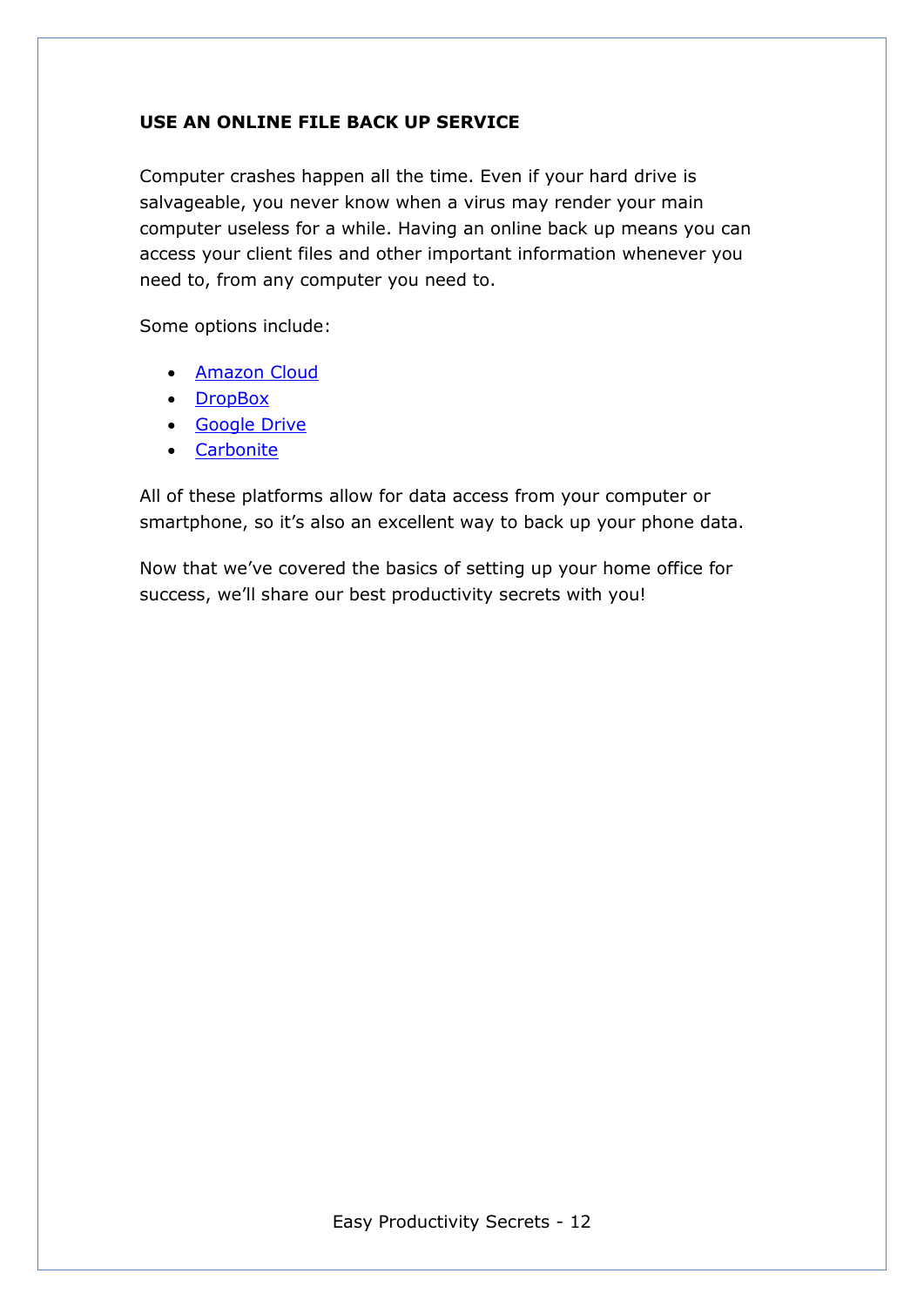**4** 

## **PRODUCTIVITY SECRETS**

Implementing just one of these tactics will help add more time to your day. Implementing all of these tricks will maximize the amount of time you have to get things done. You'll either get more accomplished every day, or reach the end of your to-do list with time to spare, that you can use however you want. You'll find yourself much less stressed, and looking forward to work.

## **NIGHTLY TO-DO LIST**

At the end of your day, make a to-do list for the next day. This will help you focus your attention on what needs to be done when you look at it tomorrow. In addition, it helps clear your mind so you can get a deeper, more restful sleep. With deeper and more restful sleep, you will have more energy to work with the next day.

### **PRIORITIZE**

Work on the tasks you dread the most, first. With those out of the way, you'll feel more accomplished, and moving through the rest of your day will be easier. As you prioritize the dreaded tasks, work on what is due first.

### **MAKE DEADLINES**

While most of your clients will give you deadlines, it is always a good habit to make your own deadline ahead of the client's. This way you have a bit more flexibility in your schedule. If the project is due on Friday, give yourself a Thursday deadline. Getting things done early is better than having something happen on Thursday that prevents you from getting the project done by the real Friday deadline.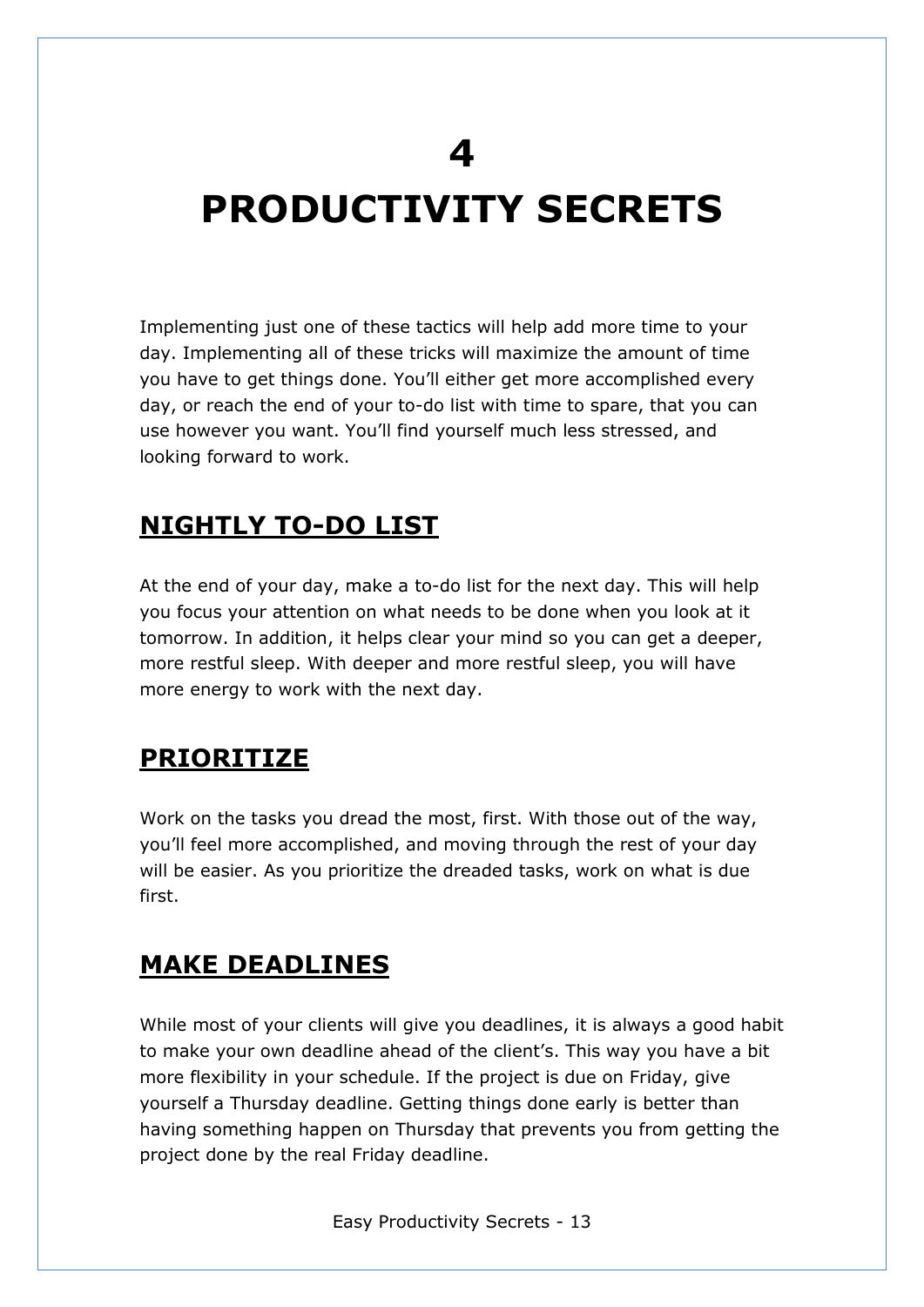When it comes to things you need to do for your business that aren't assigned by clients, make your own deadlines. For example, if you want to increase your client base, set a deadline to have X number of clients, and work for it.

You'll be more productive when you have a deadline, too.

## **DON'T OVERLOAD YOURSELF**

It's easy to overload yourself when you work as your own boss. Whether it is because you need the money, or you underestimate the amount of time the projects on your plate will take you to complete, there is always a chance you will overbook yourself.

It is important to remember that you are only one person, and as a small business owner, you are already playing several roles. You should not have to do the work of 20.

You're bound to overload yourself from time to time, and there is nothing wrong with working your butt off to get everything done to reach the deadlines and keep the clients happy, as long as that's not what you are doing all the time.

If you are constantly overloaded, you're going to burn out. And when you burn out, you won't be as productivity. You will dread work, and because you dread it, will not likely get as much done as you would if you were not stressed out.

If you find yourself overloaded, slowly cut back your work. Schedule more time for fewer projects. If money becomes an issue, it may be time to increase your rates.

## **CLEAR BOUNDARIES**

One of the hardest obstacles in working from home is learning how to set clear boundaries between work and home, or work time and play time. People who work outside the home can easily leave their work at work, because they clock out and leave every day. When you work at home, it's not easy to do. In order to be successful, you need clear boundaries and rules to follow. What works for you may not work for others, but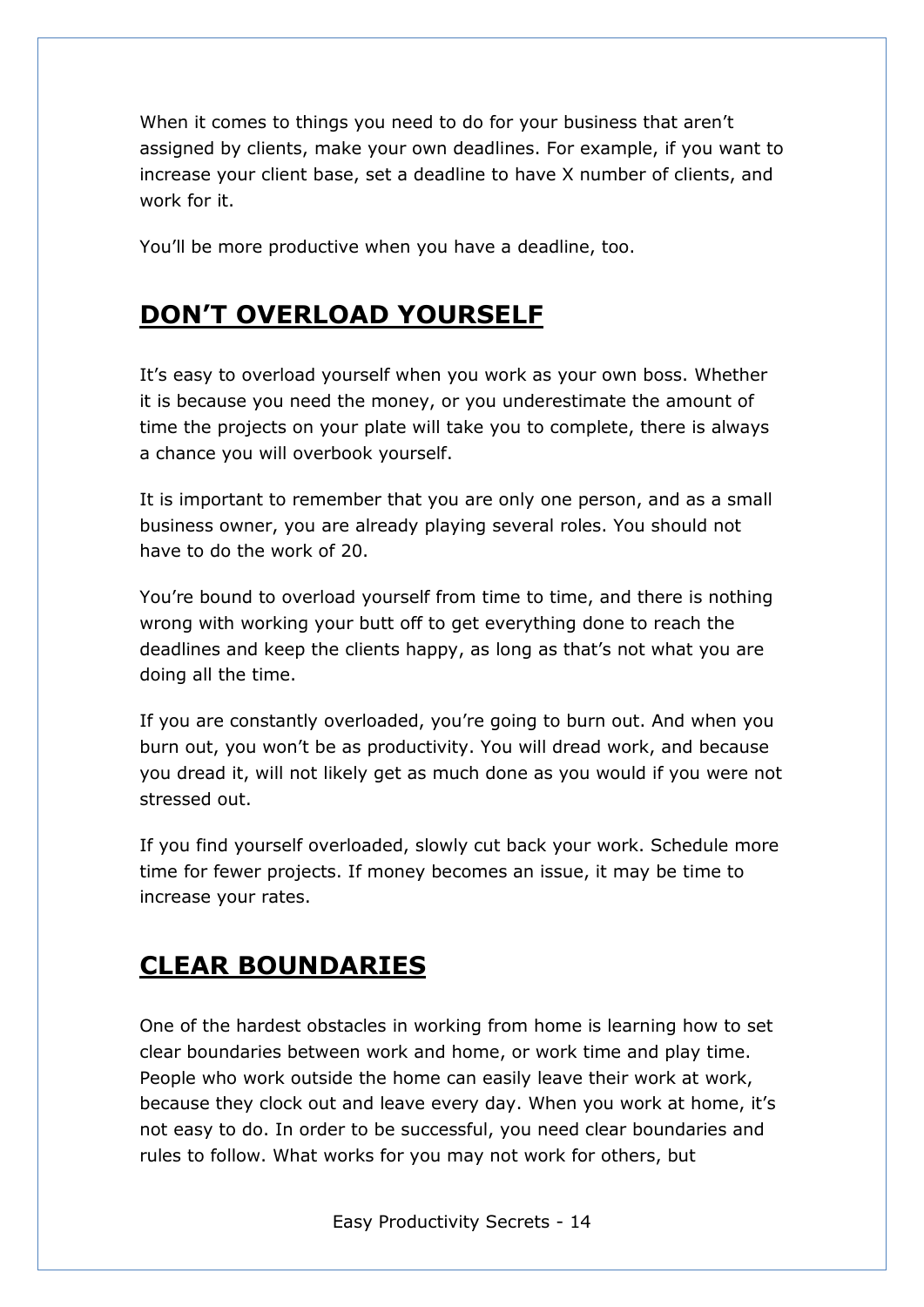regardless of what the boundaries are, they need to be followed closely. Without these boundaries, your personal and professional life could suffer.

It's easy to want to work right through the weekend or right through holidays. In certain circumstances, this may be necessary, but it should never be a regular habit. Weekends and holidays should be reserved for family time, and if you *must* work, increase your rates. Wouldn't an oncall technician charge more to fix your air conditioning system after hours or on the weekend? Yes, and you should, too!

Don't work where you play, and don't play where you work. While the fact that you can work wherever and whenever is enticing, it blurs the lines you are attempting to set. As awesome as it may sound, don't work from your laptop in bed. Your bed is for sleep and relaxation, and it should remain that way. You'll be less productive because you're tempted to take a nap, or to watch your favorite show on television.

## **SET "WORK HOURS"**

While you do have the freedom to make your own schedule, and change that schedule as necessary based on your current work and family demands, try to set work hours.

For someone who has a child in school, these hours could be 7am to 3pm. This gives you an uninterrupted time to work. For someone who has young children in the home and a day full of interruptions, it may make sense to work from 8 pm until 2am, leaving a bit of time for sleep before the children wake for the day.

Whatever your work hours may be, don't be tempted to clean house or run errands during your work hours. If you had a traditional job, you wouldn't be home to wash dishes, do laundry, or sweep the floors. Those things can wait until after work, whether you work in the home or outside it.

## **LEAVE EMAIL AND SOCIAL MEDIA ALONE**

For most self-employed people who work from home, email and social media are critical parts of the business. However, they can be tremendous time suckers. You should schedule time to check and reply to your email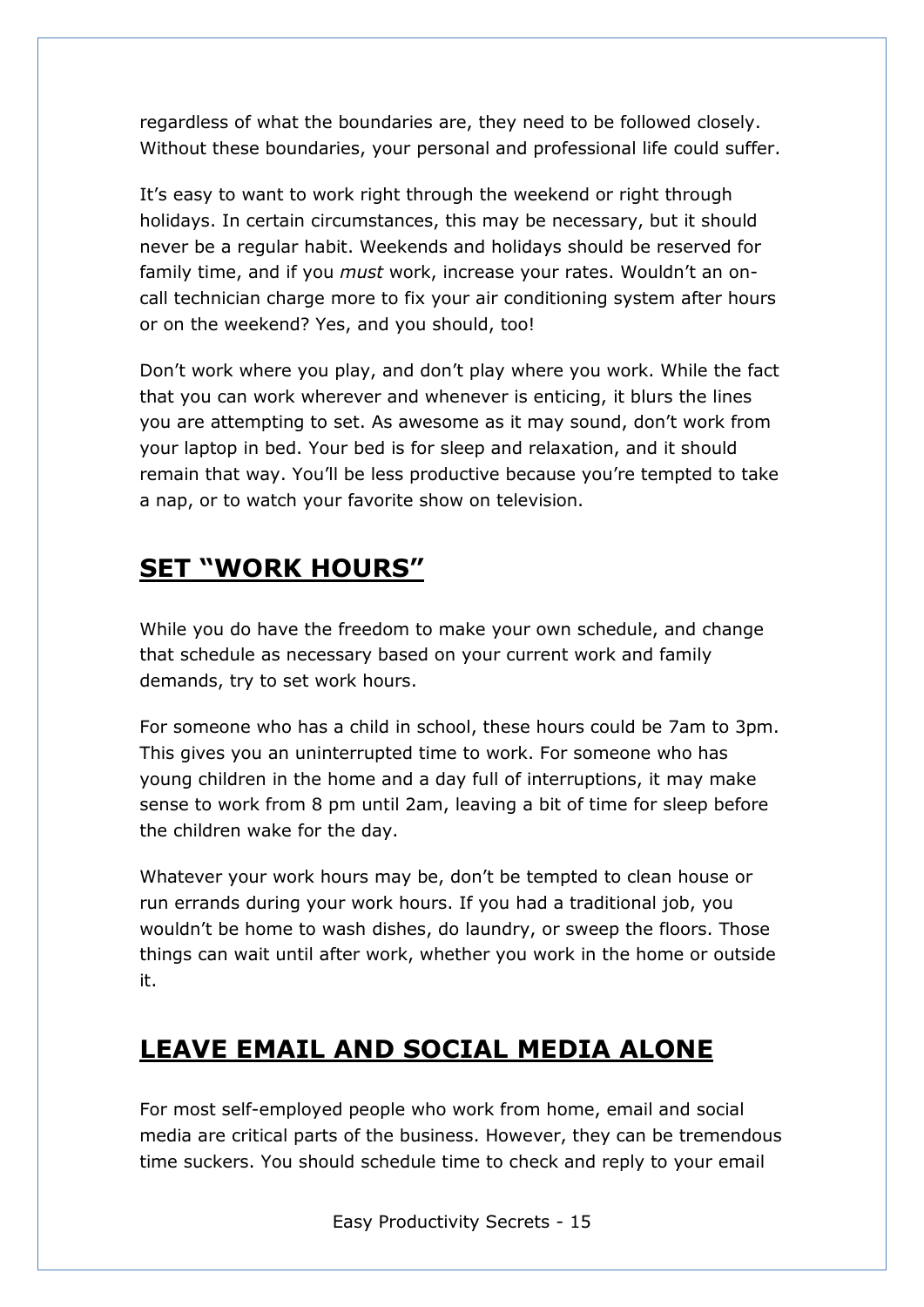and address your social media presence. Close out the email and social media tabs whenever you're working on a project. If you must have social media open during a project because it is related, turn off your chat functions, so you at least appear to be offline. Commit to checking your email and social media only at the predetermined times on your schedule. Save all personal social media activities for your personal time when you are "off the clock."

## **OUTSOURCE**

If you have a task you need done, but aren't exactly a professional, don't be afraid to outsource it. For example, a web designer who is skilled at coding and basic graphic design may be asked to write the website content. Instead of spending hours agonizing over the keyword research and the best way to present the content, it may be better to outsource the writing to a seasoned freelancer. Yes, it requires spending money, but in the time you would have spent working on the content, you could easily move onto another project and make more money than you pay out to the person you hire, and save yourself hours of frustration in the process.

There are many different marketplaces online to help you find qualified freelancers for nearly any task. Whether you need: content, web design, web development, graphic design, search engine optimization, marketing, advertising, accounting, or any number of other things, you can find a qualified professional to help you. Check places such as:

- eLance
- oDesk
- Freelancer

Guru

### **BONUS: BROWSER ADD-ONS**

Set yourself up for success while browsing the Internet for work, with browser add-ons. Options vary depending on browser, so we'll cover the two most popular ones: Google Chrome and Mozilla Firefox.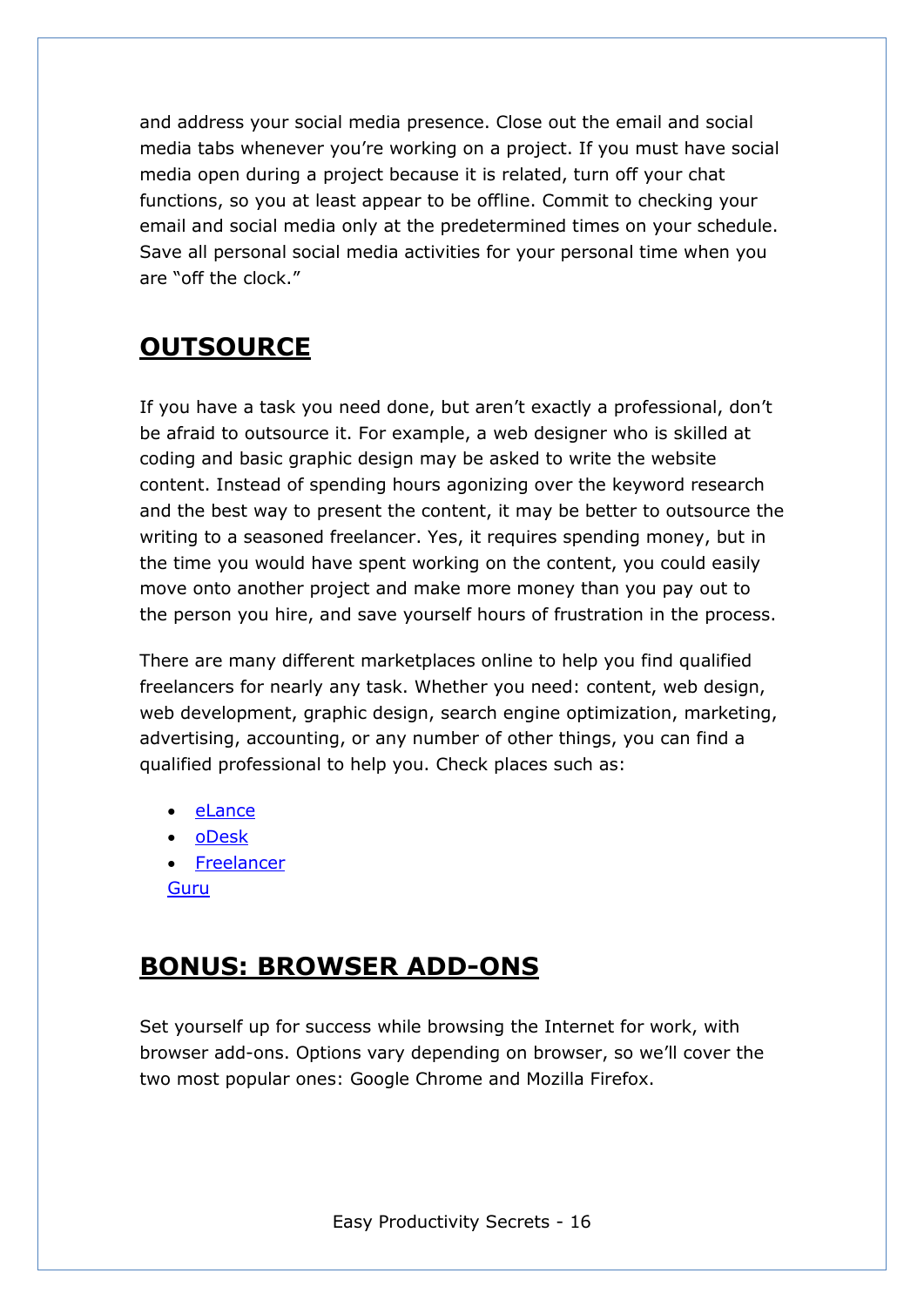#### **GOOGLE CHROME ADD-ONS**

#### **StayFocusd**

This allows you to limit the time you spend on certain websites. Is Facebook killing your productivity? Add it to the list on this add on, and you'll be kicked out after you've hit your time limit! If you really need to buckle down, use the "Nuclear Option" to block time-wasting websites all together, limiting your browsing capacity only to the websites you need for work.



#### Cool Clock

This handy browser add-on gives you a clock, calendar, hourly desktop time notifications, an alarm, and a timer. Find out how long it takes you to do a certain task. Use it to track time for billing clients. Remind yourself when it's time to move on to the next task.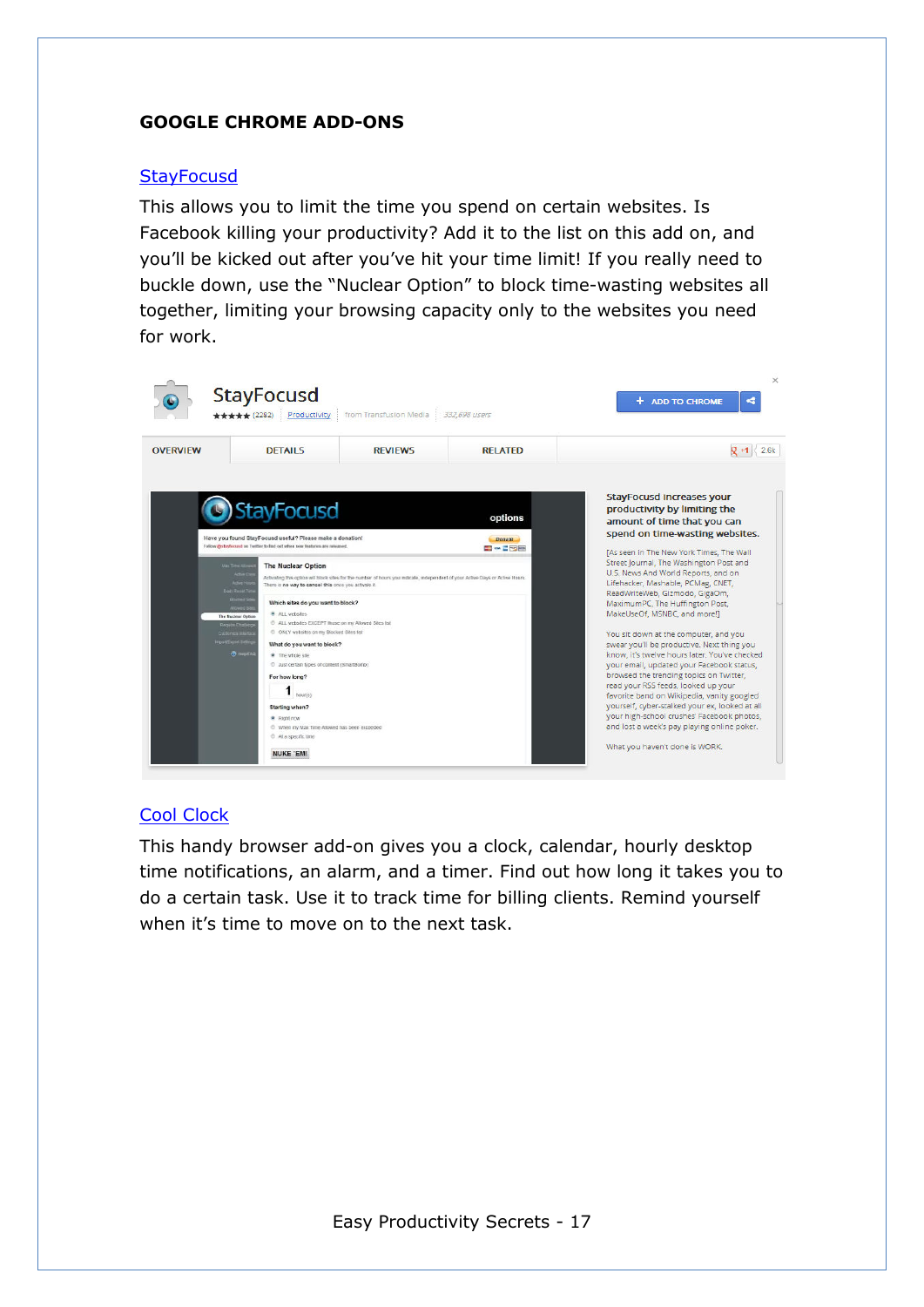| $^{12.}_{00}$                                                                  | <b>Cool Clock</b><br>★★★★★ (731) Productivity                     | of from derek1906.site50.net                                                                                                                                      | 128,303 users                                                                     | $\times$<br><b>ADD TO CHROME</b><br>÷<br><3                                                                                                                                                                                                                                                                                                                                                                                                                                                                                                                                                                                   |
|--------------------------------------------------------------------------------|-------------------------------------------------------------------|-------------------------------------------------------------------------------------------------------------------------------------------------------------------|-----------------------------------------------------------------------------------|-------------------------------------------------------------------------------------------------------------------------------------------------------------------------------------------------------------------------------------------------------------------------------------------------------------------------------------------------------------------------------------------------------------------------------------------------------------------------------------------------------------------------------------------------------------------------------------------------------------------------------|
| <b>OVERVIEW</b>                                                                | <b>DETAILS</b>                                                    | <b>REVIEWS</b>                                                                                                                                                    | <b>RELATED</b>                                                                    | $Q + 1$                                                                                                                                                                                                                                                                                                                                                                                                                                                                                                                                                                                                                       |
|                                                                                |                                                                   |                                                                                                                                                                   |                                                                                   |                                                                                                                                                                                                                                                                                                                                                                                                                                                                                                                                                                                                                               |
|                                                                                |                                                                   |                                                                                                                                                                   |                                                                                   | Runs Offline                                                                                                                                                                                                                                                                                                                                                                                                                                                                                                                                                                                                                  |
| Additional<br>tools<br>Card-flipping<br>clock<br>Date &<br>additional<br>info. | Sunday<br>Today's event:<br>No event<br>Record<br>to-dos (events) | 10713956<br>$14$ Apr, 2013 Have you eaten your dinner yet?<br>Current countdowns:<br>Alarms:<br>No alarm<br>No running countdown<br>Countdowns<br>Alarm<br>clocks | ☆ 2m<br>Version 3.0<br>Also include a nice<br>reminder according<br>to the time;) | An extension fully loaded with<br>tons of useful time-related<br>features But the best part is, it<br>is totally COOL.<br>This is not a simple plain old toolbar clock;<br>this is Cool Clock!<br>The first extension on Chrome that has:<br>- Voice Control<br>- Digital / Analog clock<br>- Calendar<br>- Hourly time announcement (with weather)<br>- Compatible with Chrome notification<br>center<br>- Alarm (supports multiple alarms)<br>- Timer<br>- Stopwatch<br>- Supports importing calendar data from<br>Google Calendar™ (public and private)<br>and more!<br>Main and also a mail followed to also Maratteau as |

#### Todo.ly

This is a task management tool. Use this to make your nightly to do list, and manage it online from anywhere. Need to work on the go? Forgot your to do list? No problem! Computer crash? No problem!

| <b>OVERVIEW</b> | <b>DETAILS</b>                                                                                                                                        |                                                                                                                                                                                                                    | <b>REVIEWS</b> | <b>RELATED</b>                                               |                                                  |
|-----------------|-------------------------------------------------------------------------------------------------------------------------------------------------------|--------------------------------------------------------------------------------------------------------------------------------------------------------------------------------------------------------------------|----------------|--------------------------------------------------------------|--------------------------------------------------|
|                 |                                                                                                                                                       |                                                                                                                                                                                                                    |                |                                                              |                                                  |
|                 |                                                                                                                                                       |                                                                                                                                                                                                                    |                | <b>Feedback   Settings   Lingout</b>                         | Todo.ly is an intuitive and easy                 |
|                 | $\sqrt$ Todo.ly                                                                                                                                       |                                                                                                                                                                                                                    |                | Monday, October 10, 2011   2:30 PM<br>Refresh &   First dide | to use online Todo list, and Task                |
|                 |                                                                                                                                                       |                                                                                                                                                                                                                    |                | Sort By- Order (Netex Hidden                                 | Manager. It helps you to get                     |
|                 | <b>Talents</b><br><b>Call Inter</b><br>$\geq$                                                                                                         | <b>Work</b>                                                                                                                                                                                                        |                |                                                              | organized, and to get things                     |
|                 | <b>They</b><br>D3                                                                                                                                     | <b>TT Call Peter for TPS reports</b>                                                                                                                                                                               |                | 177 days overdue                                             |                                                  |
|                 | pb Not<br>$\mathbf{1}$                                                                                                                                | <b>v</b> Downstaing                                                                                                                                                                                                |                |                                                              | done.                                            |
|                 | Projects                                                                                                                                              | Fili Fine Tam Strykowski                                                                                                                                                                                           |                | 79 days overdue                                              |                                                  |
|                 | <b>v diffice Equipments</b><br><b>B</b> BxType<br><b>ITT</b> Gut the coffine machine food<br>$12 -$<br>$= 1.0$ wark<br>Next Todo<br>Get a new Printer |                                                                                                                                                                                                                    |                |                                                              | New! Sharing projects and Notes!                 |
|                 |                                                                                                                                                       |                                                                                                                                                                                                                    |                |                                                              |                                                  |
|                 |                                                                                                                                                       |                                                                                                                                                                                                                    |                | 24 Dec 2016                                                  | * PC Mag - "Todo.ly is probably the most         |
|                 | ▶ 三出 Totaly                                                                                                                                           | S62 days overdue.<br>TT Intech Quarter Year meeting<br>568 days overdue<br><b>ET Lunch with Peggy</b><br>T     Check every TPS report<br>Til Tak to the Consultants about the results<br>Send reminder to everyone |                |                                                              | robust task-management Web service I've          |
|                 | <b>G</b> Shoping                                                                                                                                      |                                                                                                                                                                                                                    |                |                                                              | seen."                                           |
|                 | <b>FILE</b><br>5                                                                                                                                      |                                                                                                                                                                                                                    |                |                                                              | * Killerstartups - "Todo.ly is really intuitive" |
|                 | D Movies to watch (2) 2                                                                                                                               |                                                                                                                                                                                                                    |                |                                                              |                                                  |
|                 | <b>Il [iiii]</b> Emailrepies                                                                                                                          |                                                                                                                                                                                                                    |                |                                                              | Create todo lists and manage them online         |
|                 | $\bullet$ $\circ$ Gare<br>$\mathbb{R}$<br>Get my stapler back from Milton<br>$\rightarrow$<br><b>A</b> Things to buy                                  |                                                                                                                                                                                                                    |                |                                                              | from anywhere. We designed Todo.ly for           |
|                 | $\mathbf{1}$<br><b>N</b> Rocords                                                                                                                      |                                                                                                                                                                                                                    |                | ×                                                            | intensive everyday work.                         |
|                 |                                                                                                                                                       | Add new Todo, type here.                                                                                                                                                                                           |                | imone.                                                       |                                                  |
|                 | C Add New Project                                                                                                                                     | 17 Done Items   See all   Delete all                                                                                                                                                                               |                |                                                              |                                                  |
|                 | $\sim$ $\alpha$                                                                                                                                       |                                                                                                                                                                                                                    |                |                                                              | Todo.ly helps you to organize your tasks         |
|                 | Fill Recycle Bin<br>244                                                                                                                               |                                                                                                                                                                                                                    |                |                                                              | into projects and sub projects. Select icons     |
|                 |                                                                                                                                                       |                                                                                                                                                                                                                    |                |                                                              | for your projects to highlight them even         |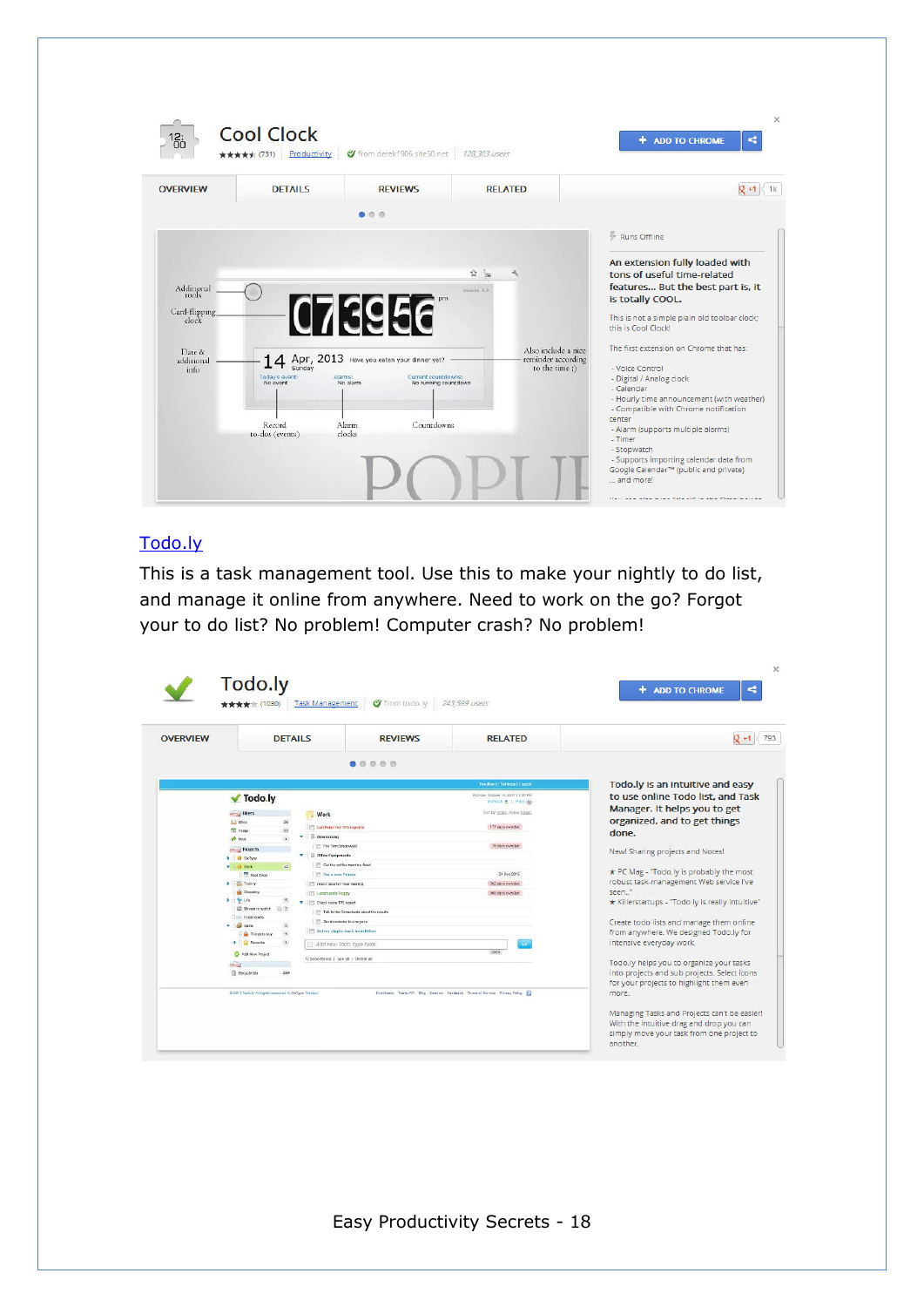#### **MOZILLA FIREFOX ADD-ONS**

#### Idderall

This is the same thing as StayFocusd for Chrome. It will help you block time wasting websites, so you can focus on getting your tasks accomplished.

#### Simple Timer

Find out how long you're spending doing various tasks every day. It'll help you see how you're managing your time (are you spending an hour every day playing games on Facebook?) and could be useful in calculating the amount of time you are spending on a project for client billing purposes.

#### Prevent Tab Overflow

If you're researching, or doing anything online that requires you have multiple tabs open, it can be a pain in the neck to constantly bounce back and forth trying to find the tab you need. With this add-on, all of your tabs will stay visible, so you do not have to waste time scrolling through everything. Keep in mind, however, the more tabs you have open, the slower your computer/browser typically runs. You are usually better off with fewer tabs open.